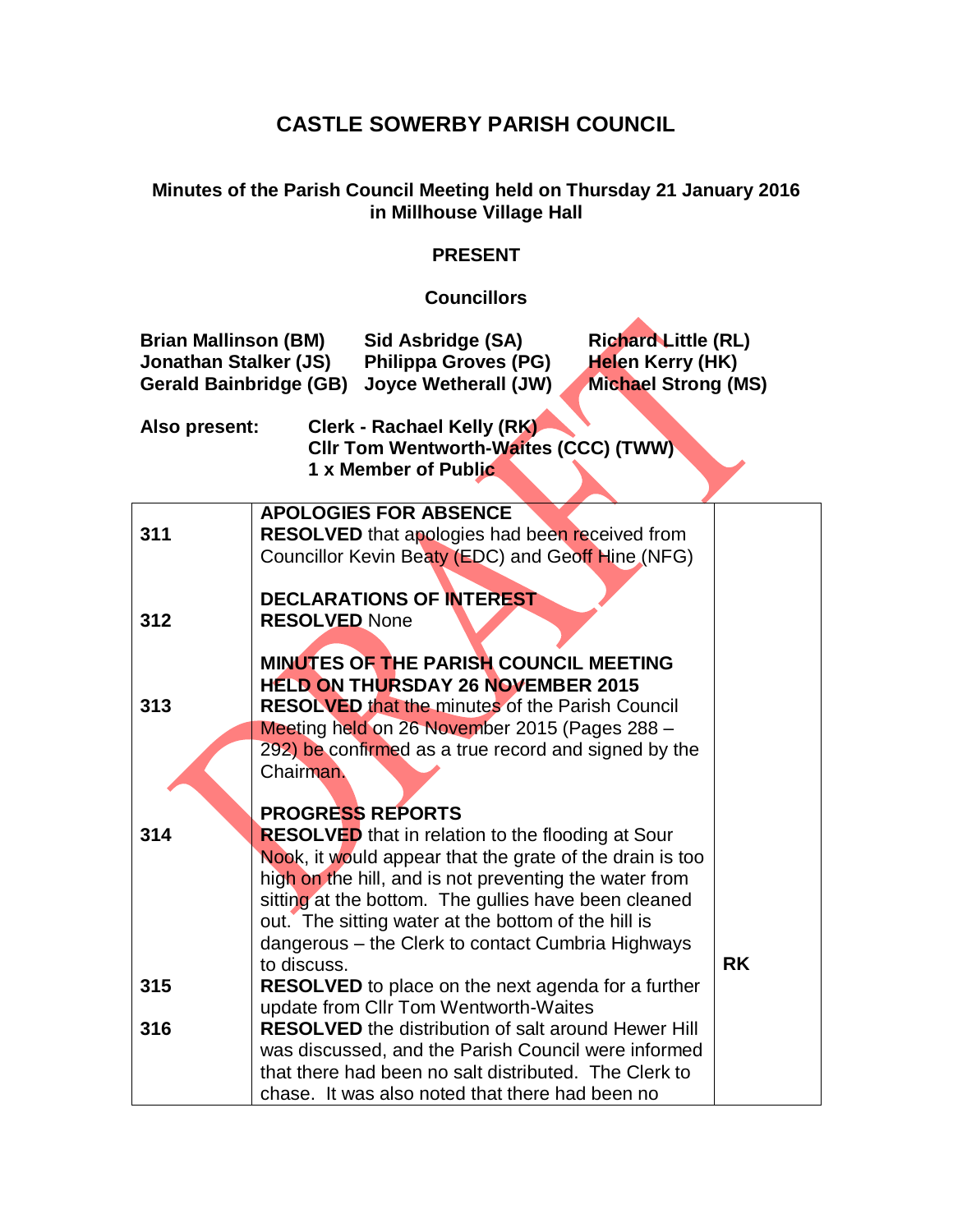| 317<br>318 | District Council.<br>item 327                                                                                                                                                                                                                                                                                                                                                                                                                                                                                                                                                                                            |                                                | refuse collection, that the recycling collections are<br>sporadic and that when the refuse collectors leave<br>the blue bags they are often left to blow around and<br>end up un-useable. The Clerk to contact Eden<br><b>RESOLVED</b> to discuss under Financial Records -<br><b>RESOLVED</b> the U3008 road – there are still a<br>number of potholes, also on the C2045 (Salter<br>Lonning). The Clerk to contact Cumbria Highways. |  | <b>RK</b><br><b>RK</b> |
|------------|--------------------------------------------------------------------------------------------------------------------------------------------------------------------------------------------------------------------------------------------------------------------------------------------------------------------------------------------------------------------------------------------------------------------------------------------------------------------------------------------------------------------------------------------------------------------------------------------------------------------------|------------------------------------------------|----------------------------------------------------------------------------------------------------------------------------------------------------------------------------------------------------------------------------------------------------------------------------------------------------------------------------------------------------------------------------------------------------------------------------------------|--|------------------------|
| 319        | no report was provided.                                                                                                                                                                                                                                                                                                                                                                                                                                                                                                                                                                                                  | <b>DISTRICT COUNCILLORS REPORT</b>             | <b>PUBLIC PARTICIPATION / OPEN SESSION</b><br><b>RESOLVED</b> Cllr Kevin Beaty sent his apologies and                                                                                                                                                                                                                                                                                                                                  |  |                        |
| 320        | <b>COUNTY COUNCILLORS REPORT</b><br><b>RESOLVED</b> Cllr tom Wentworth-Waites attended the<br>meeting to get an update on the flooding at Millhouse.<br>7 out of 14 houses had flooded. Clir Tom Wentworth<br>Waites visited the hamlet just after Christmas and<br>spoke to some residents. The Parish Council<br>informed Cllr Tom Wentworth-Waites that there is a<br>meeting on Sunday 24 January at Millhouse Village<br>Hall regarding the flooding. Cllr Tom Wentworth-<br>Waites said that he thinks now is the time to look at<br>permanent flood defences and procuring funding<br><b>PUBLIC PARTICIPATION</b> |                                                |                                                                                                                                                                                                                                                                                                                                                                                                                                        |  |                        |
| 321        | <b>RESOLVED that a parishioner thanked the</b><br>Parishioners and Parish Councillors for their help and<br>support during the floods. The Parish Council was<br>informed that the recycling centre needs tidied up, as<br>there is a lot of recycling loose. To be placed on the<br>next agenda.                                                                                                                                                                                                                                                                                                                        | <b>RK</b>                                      |                                                                                                                                                                                                                                                                                                                                                                                                                                        |  |                        |
| 322        | <b>PLANNING MATTERS</b><br><b>None</b><br><b>Application</b><br>No.                                                                                                                                                                                                                                                                                                                                                                                                                                                                                                                                                      | Council's observations as follows:<br>Location | <b>RESOLVED</b> that the following applications were<br>received and the Planning Authority be advised of the<br>Proposal                                                                                                                                                                                                                                                                                                              |  |                        |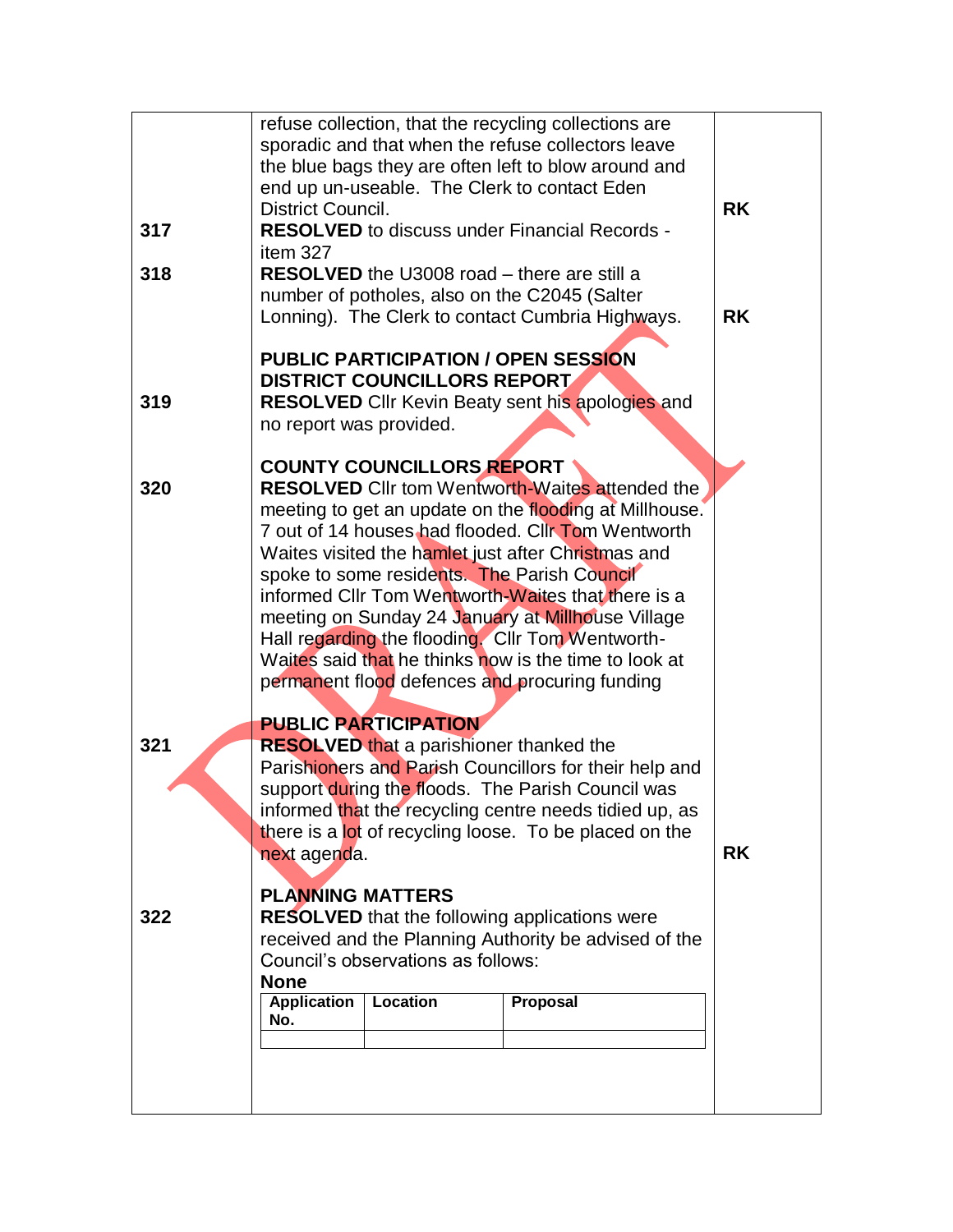| 323 | <b>RESOLVED</b> to note the decisions of the statutory                                                          |                                           |                                                           |           |  |  |  |  |
|-----|-----------------------------------------------------------------------------------------------------------------|-------------------------------------------|-----------------------------------------------------------|-----------|--|--|--|--|
|     | Planning Authority with regard to the following                                                                 |                                           |                                                           |           |  |  |  |  |
|     | applications:                                                                                                   |                                           |                                                           |           |  |  |  |  |
|     | <b>REFUSED - None</b>                                                                                           |                                           |                                                           |           |  |  |  |  |
|     | <b>Application</b>                                                                                              | Location                                  | Proposal                                                  |           |  |  |  |  |
|     | No.                                                                                                             |                                           |                                                           |           |  |  |  |  |
|     | <b>SUPPORTED - None</b>                                                                                         |                                           |                                                           |           |  |  |  |  |
|     | <b>Application</b>                                                                                              | Location                                  | Proposal                                                  |           |  |  |  |  |
|     | No.                                                                                                             |                                           |                                                           |           |  |  |  |  |
|     |                                                                                                                 |                                           |                                                           |           |  |  |  |  |
|     | <b>FINANCIAL RECORDS</b>                                                                                        |                                           |                                                           |           |  |  |  |  |
| 324 |                                                                                                                 |                                           | <b>RESOLVED</b> that the funds currently stand at         |           |  |  |  |  |
|     |                                                                                                                 |                                           |                                                           |           |  |  |  |  |
|     | £4678.24 and be received and noted. The Clerk<br>informed the Parish Council that there was currently           |                                           |                                                           |           |  |  |  |  |
|     | £3.67 in the savings account, was decided to                                                                    |                                           |                                                           |           |  |  |  |  |
|     | <b>RK</b><br>transfer this money in to the current account and                                                  |                                           |                                                           |           |  |  |  |  |
|     | close the savings account. The Clerk to arrange.                                                                |                                           |                                                           |           |  |  |  |  |
| 325 | <b>RESOLVED</b> that a request for a donation to the Great                                                      |                                           |                                                           |           |  |  |  |  |
|     |                                                                                                                 |                                           | North Air Ambulance had been received. The Parish         |           |  |  |  |  |
|     |                                                                                                                 |                                           | Council agreed unanimously that I was a very great        |           |  |  |  |  |
|     |                                                                                                                 |                                           | cause to donate to, as it serves the community. It        |           |  |  |  |  |
|     |                                                                                                                 | was agreed to make a donation of £100.    |                                                           |           |  |  |  |  |
| 326 |                                                                                                                 |                                           | <b>RESOLVED</b> the payment to the previous Clerk was     |           |  |  |  |  |
|     | agreed, the value of the payment was £501.81                                                                    |                                           |                                                           |           |  |  |  |  |
|     | (£560.64 gross, £53.17 expenses & £112.00 PAYE to                                                               |                                           |                                                           |           |  |  |  |  |
|     | HMRC), there is also an invoice for £16 from Cumbria                                                            |                                           |                                                           |           |  |  |  |  |
|     |                                                                                                                 |                                           | CVS for the processing of the previous Clerks salary.     |           |  |  |  |  |
|     | It was agreed to make these payments. The Clerks<br><b>RK</b><br>new contract was signed by the Chairperson and |                                           |                                                           |           |  |  |  |  |
|     |                                                                                                                 |                                           | Clerk. 1 copy was retained by the Parish Council          |           |  |  |  |  |
|     |                                                                                                                 |                                           |                                                           |           |  |  |  |  |
| 327 | (RL) and the other by the Clerk.<br><b>RESOLVED</b> the budget and precept for the next year                    |                                           |                                                           |           |  |  |  |  |
|     | were discussed, and it was agreed to keep the                                                                   |                                           |                                                           |           |  |  |  |  |
|     | <b>RK</b><br>precept at £2500.00, as previous years. The Clerk to                                               |                                           |                                                           |           |  |  |  |  |
|     | fill the form in and return to Eden District Council.                                                           |                                           |                                                           |           |  |  |  |  |
|     |                                                                                                                 |                                           |                                                           |           |  |  |  |  |
|     |                                                                                                                 |                                           | <b>SCHEDULE OF CORRESPONDENCE, NOTICES,</b>               |           |  |  |  |  |
|     |                                                                                                                 | <b>PUBLICATIONS &amp; MATTERS ARISING</b> |                                                           |           |  |  |  |  |
| 328 |                                                                                                                 |                                           | <b>RESOLVED</b> that all items listed on the schedule for |           |  |  |  |  |
|     |                                                                                                                 |                                           | information be noted. The Clerk to send Cllr Joyce        |           |  |  |  |  |
|     |                                                                                                                 |                                           | Wetherall the nomination forms for the Buckingham         | <b>RK</b> |  |  |  |  |
|     | Palace Garden Party.                                                                                            |                                           |                                                           |           |  |  |  |  |
| 329 |                                                                                                                 |                                           | <b>RESOLVED</b> the flooding at Millhouse was discussed,  |           |  |  |  |  |
|     |                                                                                                                 |                                           | the item had been discussed under item 320 with Cllr      |           |  |  |  |  |
|     |                                                                                                                 |                                           | Tom Wentworth-Waites. It was noted that Cllr              |           |  |  |  |  |